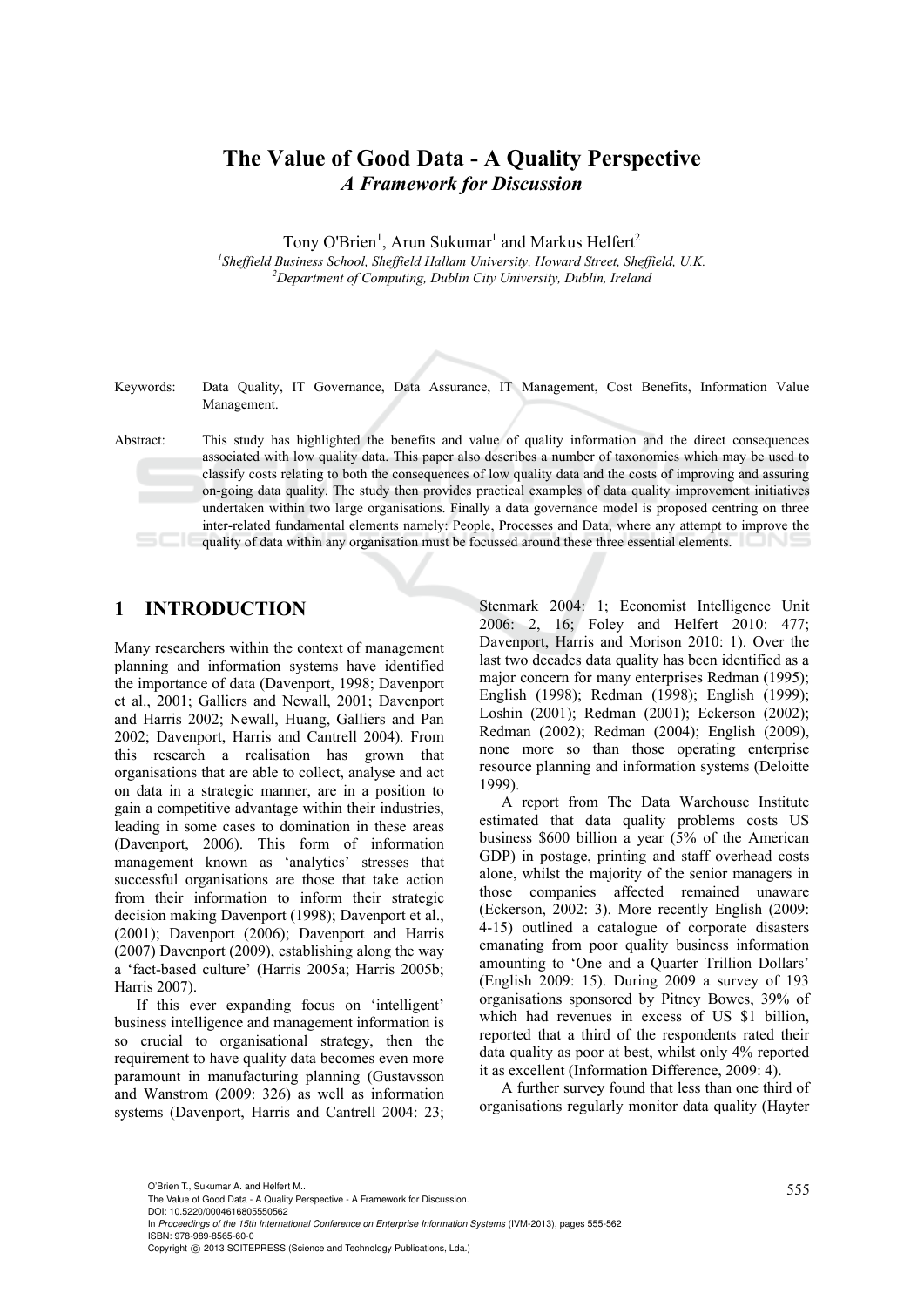2010: 22), whilst a Gartner report stated that "Through 2011, 75% of organisations will experience significantly reduced revenue growth potential and increased costs due to the failure to introduce data quality assurance" (Fisher 2009: 6).

Strong parallels have been within the research literature between the concept of a planning and information system and that of a manufacturing system (Strong et al., 1997:104; Wang, 1998: 59 and latterly Pham Thi and Helfert, 2007: 6). The principle elements are highlighted below within what may be termed an Information Process Model see Table 1 to compare and contrast the various elements:

The 'Manufacturing' or 'Factory' analogy is a useful model in that it takes a conceptual over-view of both generic manufacturing and information systems to identify ways in which established quality principles may be applied to the input and process elements ensuring that information products in the form of outputs conform to the requirements of their relevant customers. Strong, Lee and Wang (1997:104) identified three key roles within a data manufacturing system:

Data Producers: Generate data Data Custodians: Manage, store and process data Data Consumers Use data and information

Within this context, however, one needs to be aware that the end products from manufacturing and information systems have differing implications, with the information production process viewed as potentially a more complex process than its physical equivalent (Pham Thi and Helfert 2007: 6). The outputs from a factory are unique one-off products which can be consumed only once, whether they are finished goods or components requiring further work. The overall effects of poor manufacturing are somewhat limited, normally requiring a scrap and re-work operation. Some longer-term detrimental implications may occur including customer dissatisfaction or product contamination, but even these will normally be relatively localised and timeconstrained. Output in the form of data or information products can be consumed in an infinite number of ways and be re-cycled continually. Poor data can act like a virus infiltrating all aspects of an enterprise's operations, re-occurring again and again, or lay hidden undetected within sub-systems in perpetuity. Data may also be used in ways for which it was not created or intended, causing potential misalignment, errors or misinterpretations, resulting in potentially dangerous or catastrophic decision making (Senge, 1992: 7; Orna, 2005: 44,

144-150; Mutch, 2008: 53).

#### **2 RESEARCH APPROACH**

Our research process to develop the proposed framework can be seen as elements of Design Science-oriented research process (Braun et al. 2005; Hevner et al. 2004). In this paper we scoped the problem and based our findings on reviewing relevant literature and feedback from case studies. The literature was collected primary from journals and prominent book contributions related to design science. The literature review was complemented by a series of discussion-type focus group meetings with domain experts sharing experiences and challenges. This approach attempted to generate discussion and interaction to confirm our framework. The use of a design science oriented research approach in this environment provided the study with a considerable degree of richness. From the outset certain important notions and impressions emerged from the discussions and the analysis and these were subsequently developed as key findings. In the following we present first findings from our literature review and conceptual framework.

# **3 BENEFITS AND VALUE OF DATA QUALITY**

The second element to be considered when evaluating data quality is its impact and value to the business. The aspect of business value in relation to IS has been discussed in numerous papers. For instance, Gustafsson et al. (2009) have presented a comprehensive model that aims to explain the business impact with three generic elements: IT, organizational impact, and business value. This model serves as background model for data quality impact. Other related frameworks have been presented in the literature aiming to refine this generic model (Borek et. al., 2011).

The model is supported by strong evidence that data quality has a considerable effect on decisionmaking in organizations. This section will therefore focus on the data quality value in decision-making. For instance, Keller and Staelin (1987) indicate that increasing information quantity impairs decision effectiveness and, in contrast, increasing data quality improves decision effectiveness. Jung et al. conducted a study to explore the impact of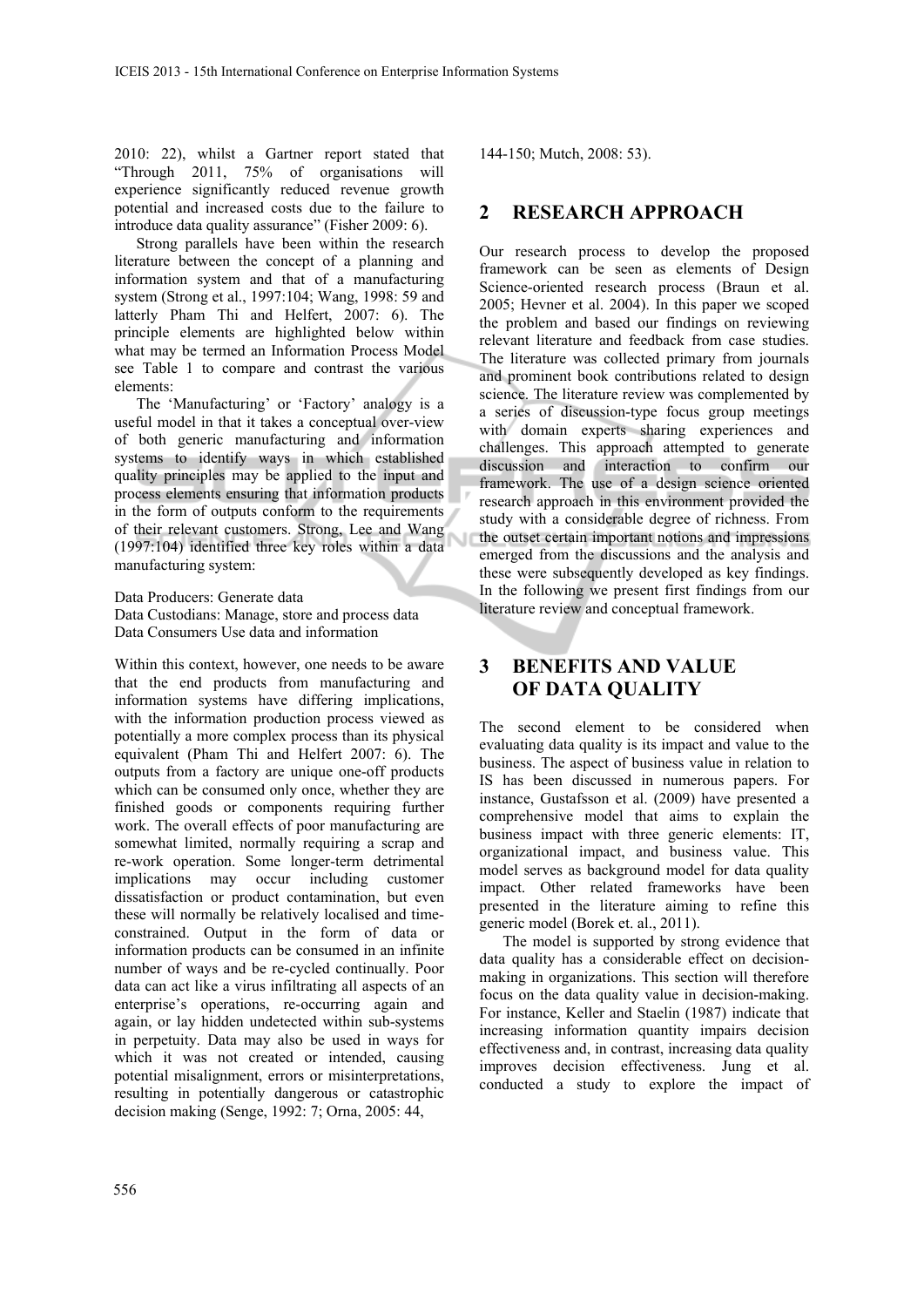| Generic                | Manufacturing        | Generic Information  | <b>ERP</b> Environment    |
|------------------------|----------------------|----------------------|---------------------------|
| Process                | System               | System               |                           |
| Input                  | Raw materials        | Raw data             | People-Processes-<br>Data |
| Process/<br>Operations | Production<br>line   | Information system   | <b>ERP</b> Database       |
| Output                 | Physical<br>products | Information products | Information-People        |

Table 1: Information Processing Model.

representational data quality (which comprises the data quality dimensions interpretability, easy to understand, and concise and consistent representation) on decision effectiveness in a laboratory experiment with two tasks with different levels of complexity (Jung and Olfman, 2005). Furthermore, Ge and Helfert (2008) show that the improvement of data quality in the intrinsic category (e.g. accuracy) and the contextual category (e.g. completeness) can enhance decision quality.

Further studies elaborate this theme. English (1999) divides data quality costs into three main characteristics, costs caused by low data quality, assessment and inspection costs incurred to verify if processes are performing properly and process improvement and prevention costs. Loshin (2001) focusses upon the effects of low quality data in terms of its impact over time in relation to the traditional levels of organisational decision making. Shorter term operational impacts covering aspects of a system for processing information together with the costs of maintaining such operational systems involving elements of detection, correction, reworks and ultimate prevention. Medium term tactical aspects which attempt to anticipate issues and problems and finally long term planning where the impact of poor data quality can delay important strategic decisions resulting in lost opportunities and overall poor strategic decision making (Loshin 2001).

Haug et al., (2011) followed up the research of Ge and Helfert (2007), who identified three major components relating to this area: (1) information quality assessment, (2) information quality management, and (3) contextual information quality as shown in Table 2.

Following on from the themes of English (1999) and Loshin (2001) the Eppler and Helfert model dissects data quality costs into two major classifications relating to those costs incurred as a result of low quality data and the consequential costs of improving or assuring ongoing data quality. Each classification then consists of subordinate categories relating to the direct and indirect costs of poor data and the prevention, detention and repair costs

associated with data quality improvement processes as shown in Table 3.

Each subordinate category is then further subdivided into six quality costs element and seven cost improvement elements. In order to investigate the business value of data quality, we follow IS/IT business value studies that show how IS/IT impacts on business processes and/or decision-making. A business process can be defined "a specific ordering of work activities across time and place, with a beginning, an end, and clearly identified inputs and outputs: a structure for action" (Davenport, 1993). Porter and Millar argue that activities that create value consist of a physical and an informationprocessing component and each value activity uses information (Porter and Millar, 1985).

In their integrative model of IS/IT business value, Mooney et al. (1996) propose a process framework for assessing the IS/IT business value. They present a typology of processes that subdivides business processes into operational and management processes and argue that IS/IT creates business value as it has automational, informational, and transformational effects on the processes. Similarly, Melville et al. (2004) see business processes and business process performance as the key steps that link organizational resources to organizational performance. Data can be seen as an important organizational asset as well as resource. Its quality is directly related to business value and organizational performance. In addition to measuring the effect on business processes, organizational performance has always been of consideration to IS/IT researchers and practitioners, resulting in a plethora of performance related contributions. Earlier approaches focused, for example, on the economic value of information systems (Van Wegen and De Hoog, 1996). They were more recently detailed to frameworks for assigning the impact of IS/IT to businesses (Mooney et al., 1996; Melville et al., 2004). These IS/IT oriented frameworks have resulted in an abundance of recommendations, frameworks and approaches for performance measurement systems (Folan and Browne, 2005).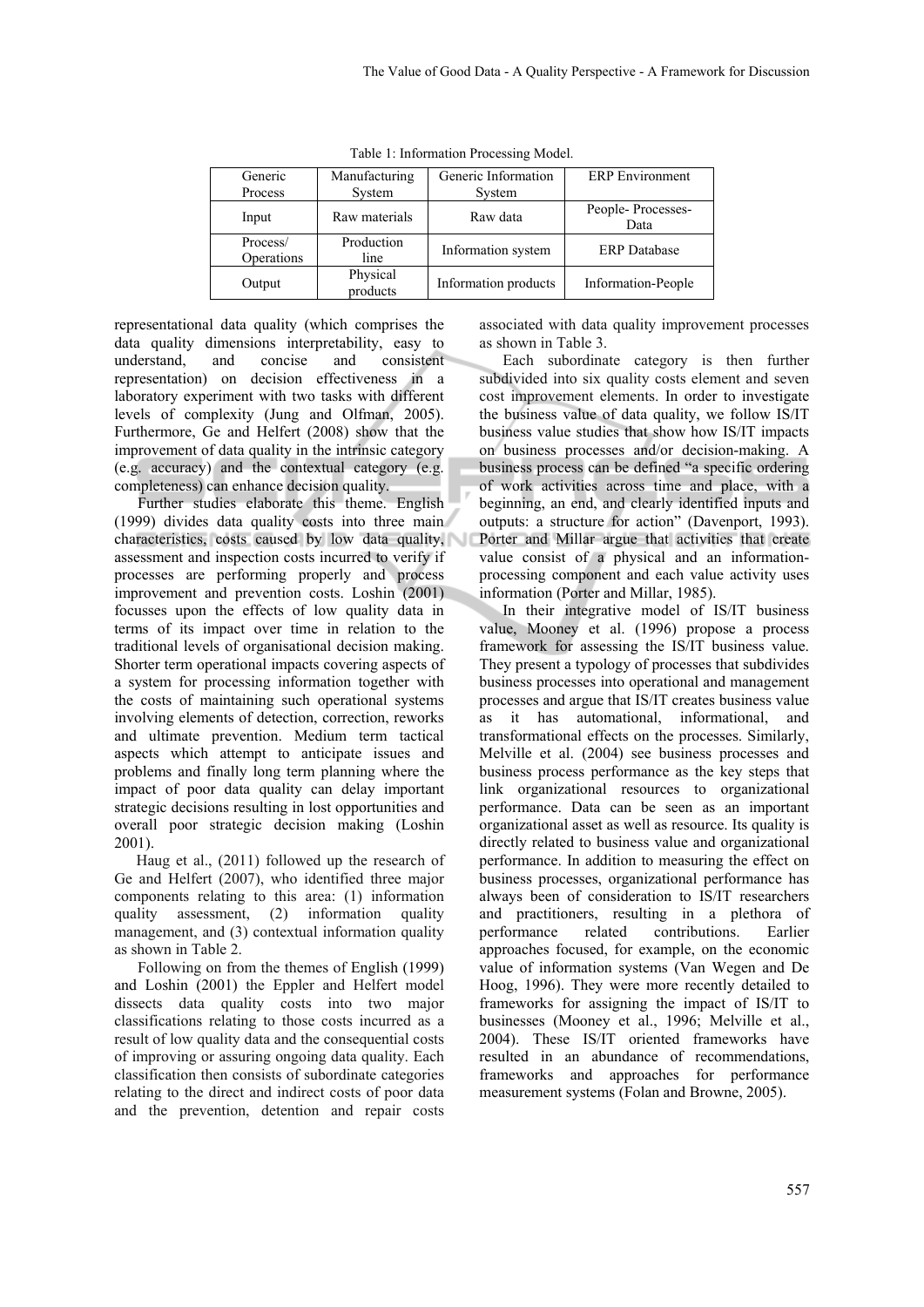|                         | Data Perspective                                                                                                                                                                                                                                  | User Perspective                                                                                                                                                                                                                                                                                                                                                                                  |
|-------------------------|---------------------------------------------------------------------------------------------------------------------------------------------------------------------------------------------------------------------------------------------------|---------------------------------------------------------------------------------------------------------------------------------------------------------------------------------------------------------------------------------------------------------------------------------------------------------------------------------------------------------------------------------------------------|
| Context-<br>independent | Spelling error<br>Missing data<br>Duplicate data<br>Incorrect value<br>Inconsistent data format<br>Outdated data<br>Incomplete data format<br>Syntax violation<br>Unique value violation<br>Violation of integrity constraints<br>Text formatting | The information is inaccessible<br>The information is insecure<br>The information is hardly retrievable.<br>The information is difficult to aggregate<br>Errors in the information transformation                                                                                                                                                                                                 |
| Context-<br>dependent   | Violation of domain constraint<br>Violation of organization's business rules<br>Violation of company and government<br>regulations<br>Violation of constraints provided by the<br>database administrator                                          | The information is not based on fact<br>The information is of doubtful credibility<br>The information presents an impartial view The<br>information is irrelevant to the work<br>The information consists of inconsistent meanings<br>The information is incomplete<br>The information is compactly represented<br>The information is hard to manipulate<br>The information is hard to understand |

Table 2: "Classification of information quality problems identified in literature". Source: Ge and Helfert (2007). Adapted by (Haug et al., 2011).

Table 3: "A data quality cost taxonomy". Source: Eppler and Helfert (2004). Adapted by (Haug et al., 2011).

| Data quality<br>costs | Costs caused by low data<br>quality            | Direct costs        | Verification costs                        |
|-----------------------|------------------------------------------------|---------------------|-------------------------------------------|
|                       |                                                |                     | Re-entry costs                            |
|                       |                                                |                     | Compensation costs                        |
|                       |                                                | Indirect costs      | Costs based on lower reputation           |
|                       |                                                |                     | Costs based on wrong decisions or actions |
|                       |                                                |                     | Sunk investment costs                     |
|                       | Costs of improving or<br>assuring data quality | Prevention<br>costs | Training costs                            |
|                       |                                                |                     | Monitoring costs                          |
|                       |                                                |                     | Standard development and deployment costs |
|                       |                                                | Detection<br>costs  | Analysis costs                            |
|                       |                                                |                     | Reporting costs                           |
|                       |                                                | Repair costs        | Repair planning costs                     |
|                       |                                                |                     | Repair implementation costs               |

It has been recognized that there are two perspectives on value: objective and perceived value, which results in different data quality and value measures and value perceptions for particular stakeholders (Fehrenbacher and Helfert, 2012). To evaluate the value of data quality and develop suitable indicators, we suggest combining the work on business processes and decision quality with the work on performance indicators, developing a framework for analyzing business value of data quality. This is illustrated in Figure 1. The value propositions of data quality are manifold. It ranges from generating direct business value by providing information of high quality, reducing complexity,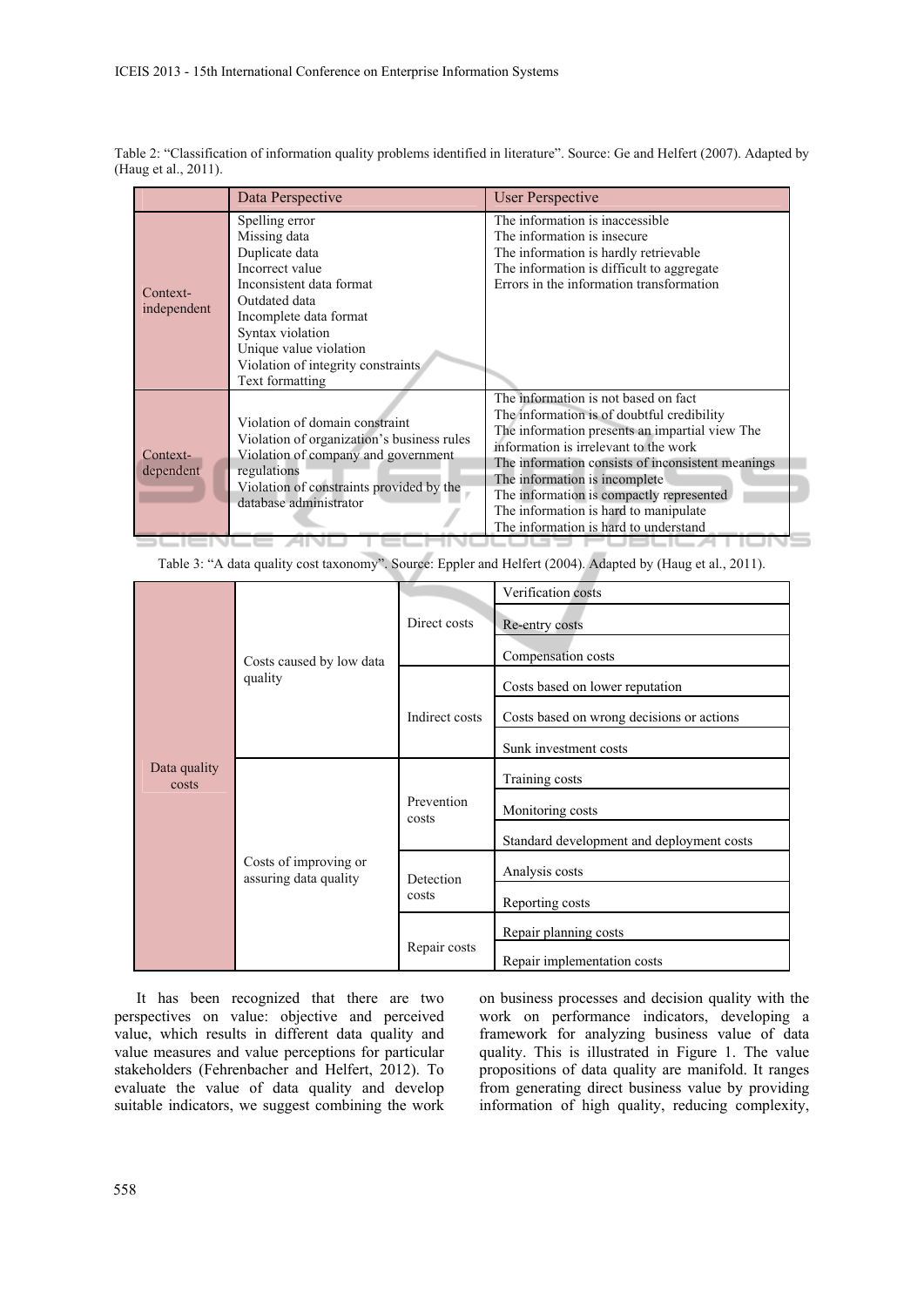improving customer loyalty, improving operational performance, reducing costs and so on. Due to its critical importance in enterprises, data quality affects many areas of organizational performance and may deliver business value simultaneously to stakeholders.

#### **4 CASE EXAMPLES**

This article has provided illustrations from the literature to highlight examples of the costs of poor data quality and consequential benefits of related improvement programmes. A further example of the effects of such an initiative may be seen from a practical data quality improvement programme allied to an academic study carried out in collaboration with an industry partner. This organisation, a multi-business manufacturing enterprise operating across sixty three factories and offices within the United Kingdom, initiated a data quality improvement programme in 2006 and over the subsequent five years the quality of its overall data as measured by a weighted KPI index showed an overall improvement of 59%.

Looking at the cost taxonomy, whilst there was no detailed analysis undertaken as to the detailed financial effects of the underlying data quality problems, the improvement initiative was undertaken by existing staff using existing resources, applying quality principles which evolved during the overall process. These were basically 'sunk costs' in that there were little or no marginal incremental costs incurred as a direct consequence of the overall

initiative. Whilst it could be argued that such resources could have been applied in other areas of the business, the overall effects upon the business mean that data was identified as a major organisational resource and asset.

During the period the overall operating results improved by 37%, with a 52% improvement in operational order efficiency across purchasing, manufacturing and sales/despatches. In addition the underlying problems in processing supplier invoices and successfully resolving customer invoice issues improved by 72% and 53% respectively.

Whilst the links between the data quality initiative and improved financial position could be somewhat tenuous, it was widely acknowledged within the organisation that the operational improvements were a direct result of the programme.

A similar study conducted more recently on a large quasi-public sector organisation has again highlighted the costs of poor data quality. The organisation, used to be one of the largest public sector organisation has recently been privatised and has faced numerous problems relating to data quality whilst providing its services. The study conducted in the form of focus groups, highlighted a number of key themes relating to data quality. The main themes identified are given as follows,

Firstly, in the discussion among the cross section of the work force, it was noted that data and information governance were of low priority. Employees' awareness of data governance issues and the associated responsibilities were low; the communication channels that are used to highlight



Figure 1: Framework for analyzing business value of data quality.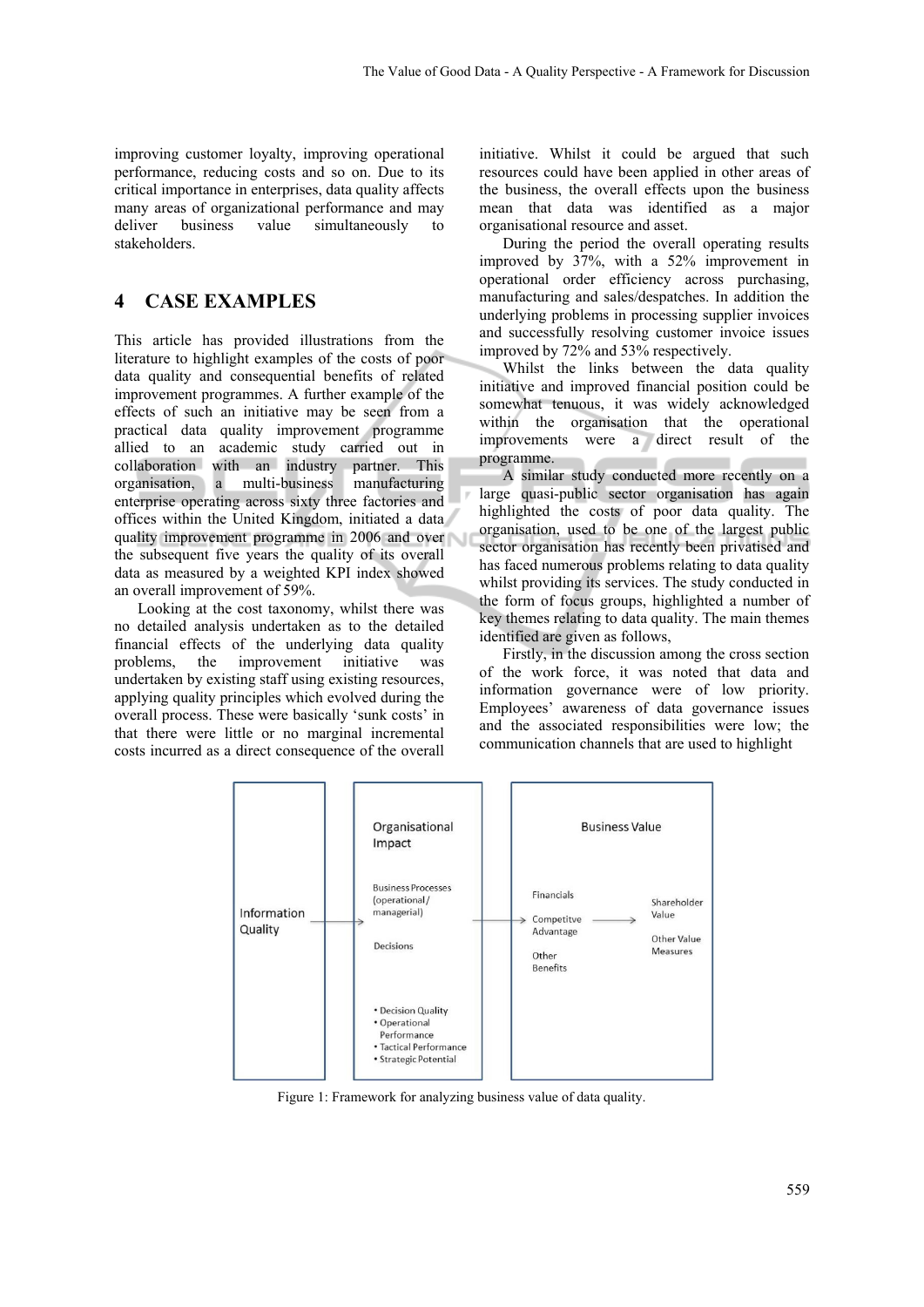and promote data quality issues are either nonexistent or clogged. Secondly, there was an absence of any formal mechanism or a procedure to report data problems. Employees who worked with the Master Data Systems were not aware of any formal procedures or mechanisms through which they can report or correct faulty or incorrect data. One attendant stated that "When I send payments to subxxxxx, I am not even sure that the branch is still open, I may actually be sending payments to the wrong person or to a wrong branch". Thirdly, the organisation did not have formal structure in terms of data stewardship or governance, data management was done on an ad-hoc basis by senior managers and specific roles and responsibilities relating to data quality management were either absent or underdeveloped. Fourthly, a more common theme identified related to the use of local and informal controls to manage data. Examples included the use of local spreadsheets, storing mission critical data in local drives, users writing their own macros to automate some actions etc. These issues though provide convenience and expedite the transactions in local areas can often lead to information security risks and compliance issues. Lastly, among the discussions it was noted that the middle level managers were not aware of ISO standards or best practices associated with information security management, They were aware of the need to employ and use the current best practices available within the information security management domain but the knowledge to get further relevant information or how to implement a organisation wide data management program was lacking.

One of the positive aspects of the discussion was that the senior management were aware of the data quality issues and the pressures of compliance, they are highly supportive in improving the current practices and procedures but present organisational culture and remains of public sector heritage is making their task harder and less efficient. The organisation is still developing key metrics or the parameters which can identify the cost of the poor data and poor data decisions

# **5 CONCEPTUAL FRAMEWORK**

Fundamental to this study is the identification of three conceptual elements seen to be key to any data quality programme namely: People, Processes and Data. This has been developed further to form the basis of the conceptual framework (Figure 2) detailed below**.** This research indicates that there are

a myriad of methods and solutions to improve *data* quality in both the areas of transactional and master data at various levels embracing both *process* and *people,* with varying consequences and degrees of success. Nicholaou (2004:44) identified that lack of people training and failure to recognise the effects of an ERP system on current business *processes* are the most important culprits in problematical implementations. Whilst all such initiatives have enormous merit in themselves, they will not generate long-term success or influence unless they can be embedded. This study takes note of these theories and practices that can improve and create quality data, but focuses upon identifying how an organisation may be able to create an environment where data quality improvement initiatives may be sustained. In this it accepts that there must be a climate where such improvements should be soughtafter, generated, supported and implemented with adequate resources.

The conceptual framework depicted in Figure 2 above sets Data Quality firmly within the overall context of Data Governance as part of an enterprisewide data strategy and acting as a route map through the whole research. The initial triple inter-linked framework developed from an intensive review of the literature comprises the 'Data' elements of master data management, together with operational and transactional data; 'Process' review and improvement initiatives running in tandem with the necessary system housekeeping procedures; together with the 'People' elements of education and training, personal development aligned with accessibility in the form of Assistive Technology (hardware and software techniques developed in order to assist visually or physically disabled persons gain access to information technology within the working environment). During the research for this study it became apparent that any enduring improvement is predicated on making lasting changes to both processes and individuals' behaviour and to bring about this, there has to be cultural and organisational change mainly through the interaction of leadership and management at all levels. The framework also identifies how the process of producing quality information derived from quality raw data has parallels with a generic product manufacturing process as discussed above. This useful analogy between a production process and an information system also has strong roots in the literature (Strong, Lee and Wang 1997:104; Wang 1998: 59).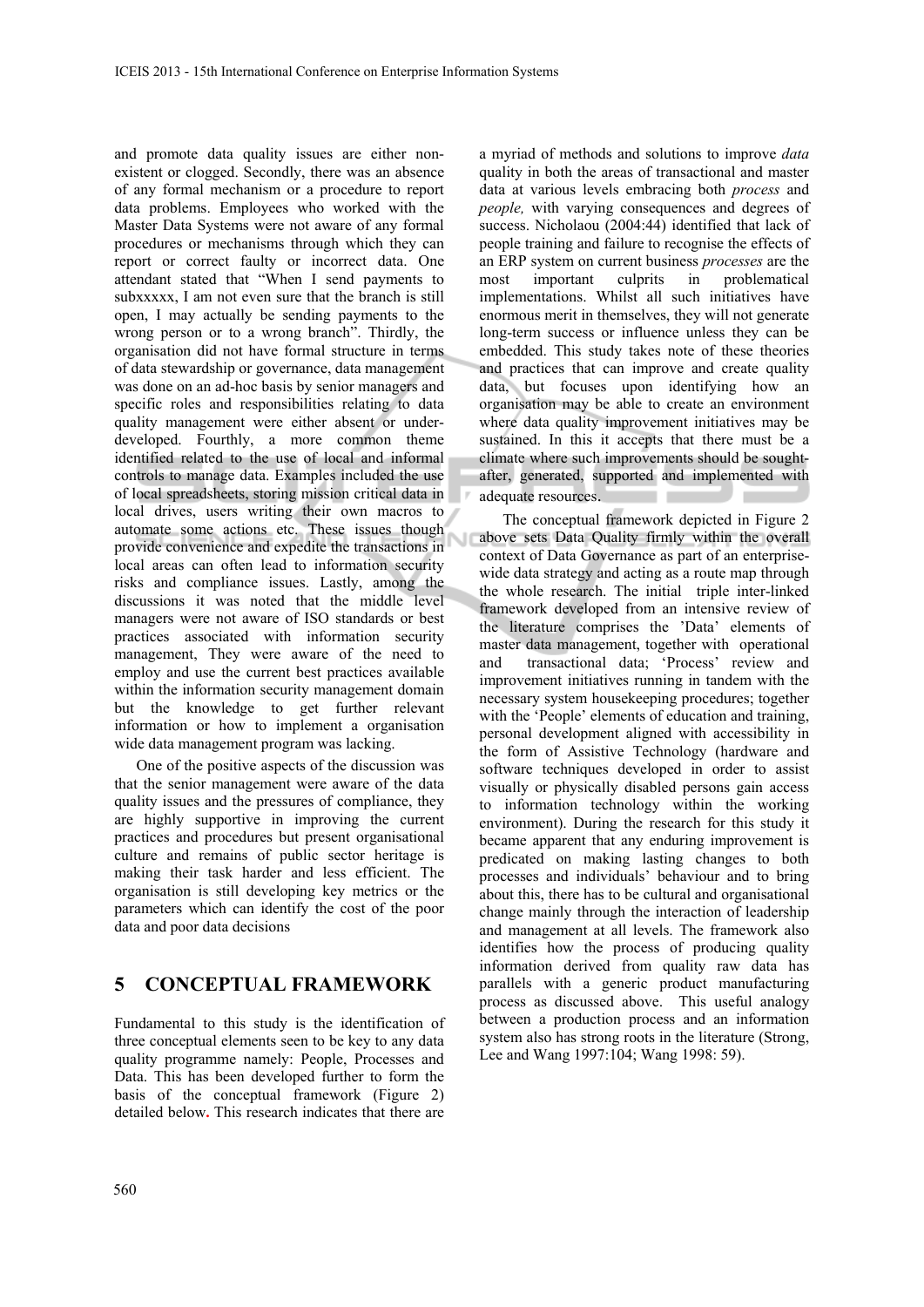

# **6 CONCLUDING REMARKS**

The relationship between theory and practice, research and action to attempt to enhance theoretical knowledge whilst providing practical solutions as expounded by Van de Ven and Johnson (2006) and Van de Ven (2007) has been the overriding ambition of this study. It can therefore be argued that this research has made a contribution to *theory* whilst also assisted in bringing about lasting fundamental practical data quality improvements with real life organisations

#### **REFERENCES**

- Borek A, Helfert M, Ge M, Parlikad AK. An information oriented framework for relating IS/IT resources and business value. In: *Proceedings of the International Conference on Enterprise Information Systems.* Beijing, China; 2011.
- Davenport, T. H. (1998) Putting the Enterprise into the Enterprise System. *Harvard Business Review*, July-August 1998: 121-131.
- Davenport, T. H. (2006) Competing on Analytics. *Harvard Business Review*, January 2006: 99-107.
- Davenport, T. H. and Harris, J. G. (2002) Elusive data is everywhere: understanding of position and strategy comes before knowledge creation. *Ivey Business Journal*, 66(5): 30-31.
- Davenport, T. H. and Harris, J. G. (2007) Competing on Analytics: The New Science of Winning. *Cambridge MA: Harvard Business Schoo*l Press: 22
- Davenport, T. H., Harris, J. G., De Long, D. W. and Jacobson, A. L. (2001) Data to Knowledge to Results: Building an Analytic Capability. *California Management Review,* 43(2): 117-138.
- Davenport, T. H., 1993. Process innovation: reengineering work through information technology, *Harvard Business Press.*
- Dun and Bradstreet and Richard Ivery School of Business. (2006). The Cost of Poor Data Quality: 1-13*: Dun and Bradstreet.*
- Eckerson, W. (2002). Data Quality and the Bottom Line: Achieving Business Success through a Commitment to High Quality Data: 1-33: *The Data Warehouse Institute.*
- Economist Intelligence Unit. (2006). Business Intelligence - Putting Information to Work: 25. London.
- English, L. P. (2009). Information Quality Applied. Indianapolis: Wiley Publications Inc: 802.
- Eppler M, Helfert M (2004) A classification and analysis of data quality costs. 9th MIT *International Conference on Information Quality,* November 5-6, 2004, Boston, U.S.A.
- Fehrenbacher, D. and Helfert, M. (2012) "Contextual Factors Influencing Perceived Importance and Tradeoffs of Information Quality," *Communications of the Association for Information Systems*: Vol.30, Art. 8.
- Fisher, T. (2009). The Data Asset: How Smart Companies Govern Their Data for Business Success. New Jersey: *John Wiley & Sons*: 220.
- Folan, P. & Browne, J., 2005. A review of performance measurement: towards performance management. Computers in Industry,  $56(7)$ , p.663-680.
- Galliers, R. D. and Newell, S. (2001) Back to the Future: From Knowledge Management to Data Management. Paper presented at *the Global Co-Operation in the New Millennium*, Bled, Slovenia.